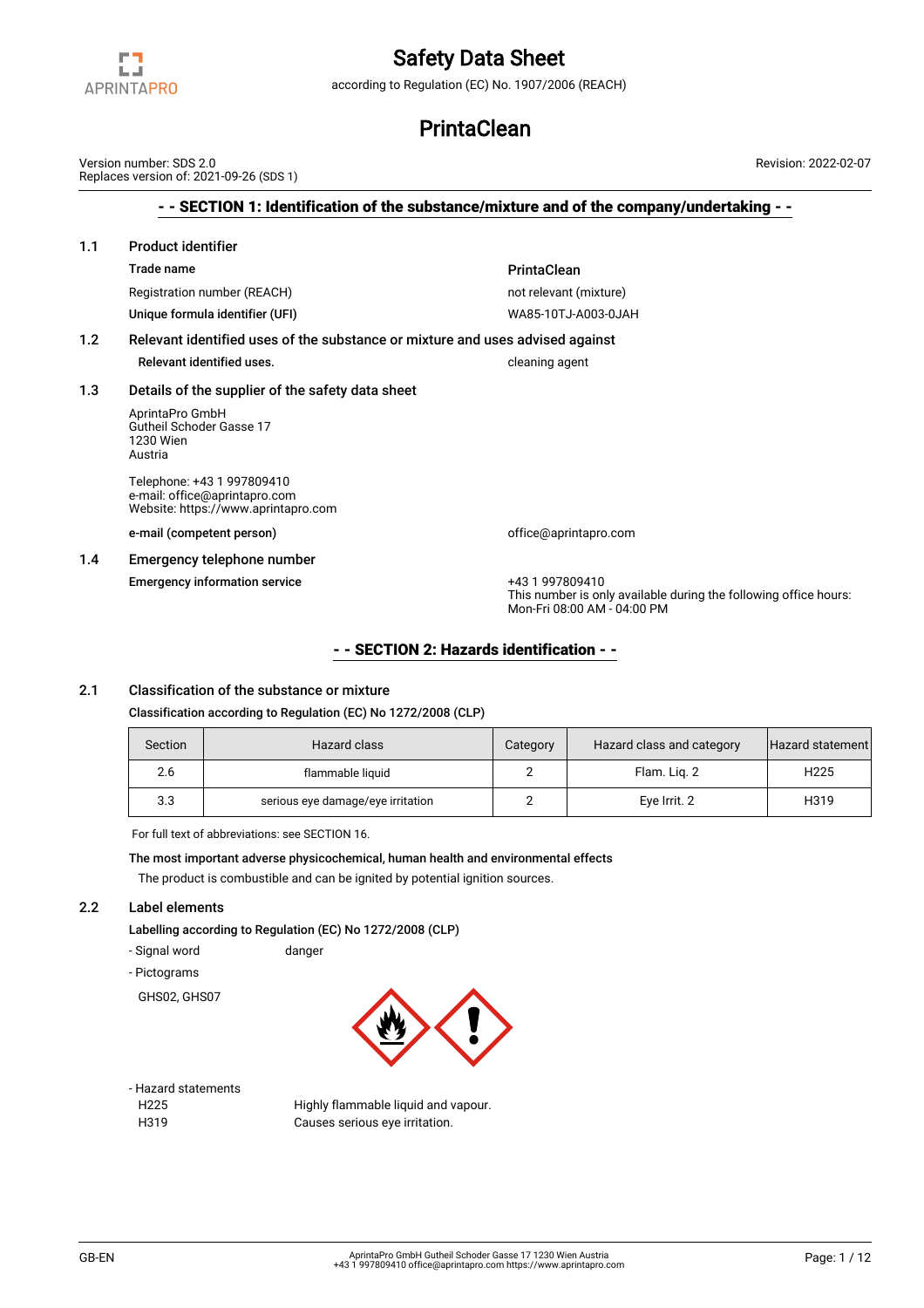

according to Regulation (EC) No. 1907/2006 (REACH)

# **PrintaClean**

|    | Version number: SDS 2.0<br>Replaces version of: 2021-09-26 (SDS 1) | Revision: 2022-02-07                                                                                                                |
|----|--------------------------------------------------------------------|-------------------------------------------------------------------------------------------------------------------------------------|
|    | - Precautionary statements                                         |                                                                                                                                     |
|    | P <sub>102</sub>                                                   | Keep out of reach of children.                                                                                                      |
|    | P <sub>210</sub>                                                   | Keep away from heat, hot surfaces, sparks, open flames and other ignition sources. No smoking.                                      |
|    | P <sub>280</sub>                                                   | Wear protective gloves/protective clothing/eye protection/face protection.                                                          |
|    | P303+P361+P353                                                     | IF ON SKIN (or hair): Take off immediately all contaminated clothing. Rinse skin with water or shower.                              |
|    | P305+P351+P338                                                     | IF IN EYES: Rinse cautiously with water for several minutes. Remove contact lenses, if present and easy<br>to do. Continue rinsing. |
|    | P403+P235                                                          | Store in a well-ventilated place. Keep cool.                                                                                        |
|    | P <sub>501</sub>                                                   | Dispose of contents/container in accordance with local/regional/national/international regulations.                                 |
|    | Tactile warning of danger                                          | yes                                                                                                                                 |
| າາ | Othor hozardo                                                      |                                                                                                                                     |

#### 2.3 Other hazards

of no significance

### - - SECTION 3: Composition/information on ingredients - -

#### 3.1 Substances

Not relevant (mixture)

## 3.2 Mixtures

Description of the mixture

| Name of substance | <b>Identifier</b>                | Wt%       |                                            | Classification acc. to GHS |  |  |
|-------------------|----------------------------------|-----------|--------------------------------------------|----------------------------|--|--|
| Ethanol 99,9%     | 64-17-5<br>CAS No                |           | Flam. Lig. 2 / H225<br>Eye Irrit. 2 / H319 |                            |  |  |
|                   |                                  |           |                                            |                            |  |  |
| Name of substance | Specific Conc. Limits            | M-Factors | <b>ATE</b>                                 | Exposure route             |  |  |
| Ethanol 99,9%     | Eye Irrit. 2; H319: $C \ge 50$ % |           | -                                          |                            |  |  |

For full text of abbreviations: see SECTION 16.

### - - SECTION 4: First aid measures - -

#### 4.1 Description of first aid measures

### General notes

Do not leave affected person unattended. Remove victim out of the danger area. Keep affected person warm, still and covered. Take off immediately all contaminated clothing. In all cases of doubt, or when symptoms persist, seek medical advice. In case of unconsciousness place person in the recovery position. Never give anything by mouth.

#### Following inhalation

If breathing is irregular or stopped, immediately seek medical assistance and start first aid actions. Provide fresh air.

#### Following skin contact

Wash with plenty of soap and water.

#### Following eye contact

Remove contact lenses, if present and easy to do. Continue rinsing. Irrigate copiously with clean, fresh water for at least 10 minutes, holding the eyelids apart.

#### Following ingestion

Rinse mouth with water (only if the person is conscious). Do NOT induce vomiting.

## 4.2 Most important symptoms and effects, both acute and delayed

Symptoms and effects are not known to date.

### 4.3 Indication of any immediate medical attention and special treatment needed

none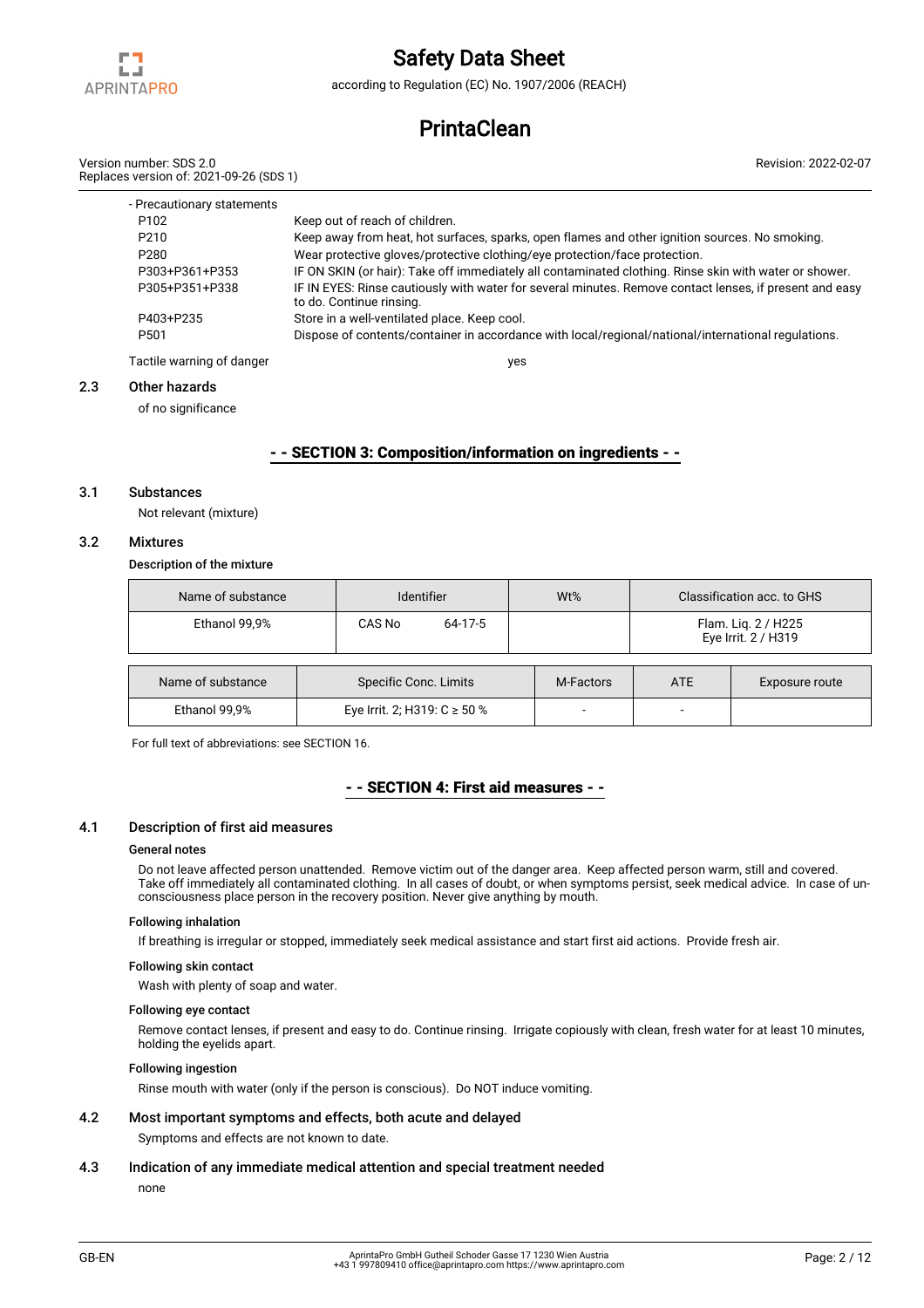

according to Regulation (EC) No. 1907/2006 (REACH)

# **PrintaClean**

Version number: SDS 2.0 Replaces version of: 2021-09-26 (SDS 1) Revision: 2022-02-07

## - - SECTION 5: Firefighting measures - -

## 5.1 Extinguishing media

#### Suitable extinguishing media

Water spray, BC-powder, Carbon dioxide (CO2)

### Unsuitable extinguishing media

Water jet

#### 5.2 Special hazards arising from the substance or mixture

In case of insufficient ventilation and/or in use, may form flammable/explosive vapour-air mixture. Solvent vapours are heavier than air and may spread along floors. Places which are not ventilated, e.g. unventilated below ground level areas such as trenches, conduits and shafts, are particularly prone to the presence of flammable substances or mixtures.

### Hazardous combustion products

Carbon monoxide (CO), Carbon dioxide (CO2)

#### 5.3 Advice for firefighters

In case of fire and/or explosion do not breathe fumes. Co-ordinate firefighting measures to the fire surroundings. Do not allow firefighting water to enter drains or water courses. Collect contaminated firefighting water separately. Fight fire with normal precautions from a reasonable distance.

## - - SECTION 6: Accidental release measures - -

#### 6.1 Personal precautions, protective equipment and emergency procedures

#### For non-emergency personnel

Remove persons to safety.

#### For emergency responders

Wear breathing apparatus if exposed to vapours/dust/spray/gases.

#### 6.2 Environmental precautions

Keep away from drains, surface and ground water. Retain contaminated washing water and dispose of it.

#### 6.3 Methods and material for containment and cleaning up

Advice on how to contain a spill

Covering of drains

### Advice on how to clean up a spill

Wipe up with absorbent material (e.g. cloth, fleece). Collect spillage: sawdust, kieselgur (diatomite), sand, universal binder

#### Appropriate containment techniques

Use of adsorbent materials.

#### Other information relating to spills and releases

Place in appropriate containers for disposal. Ventilate affected area.

#### 6.4 Reference to other sections

Hazardous combustion products: see section 5. Personal protective equipment: see section 8. Incompatible materials: see section 10. Disposal considerations: see section 13.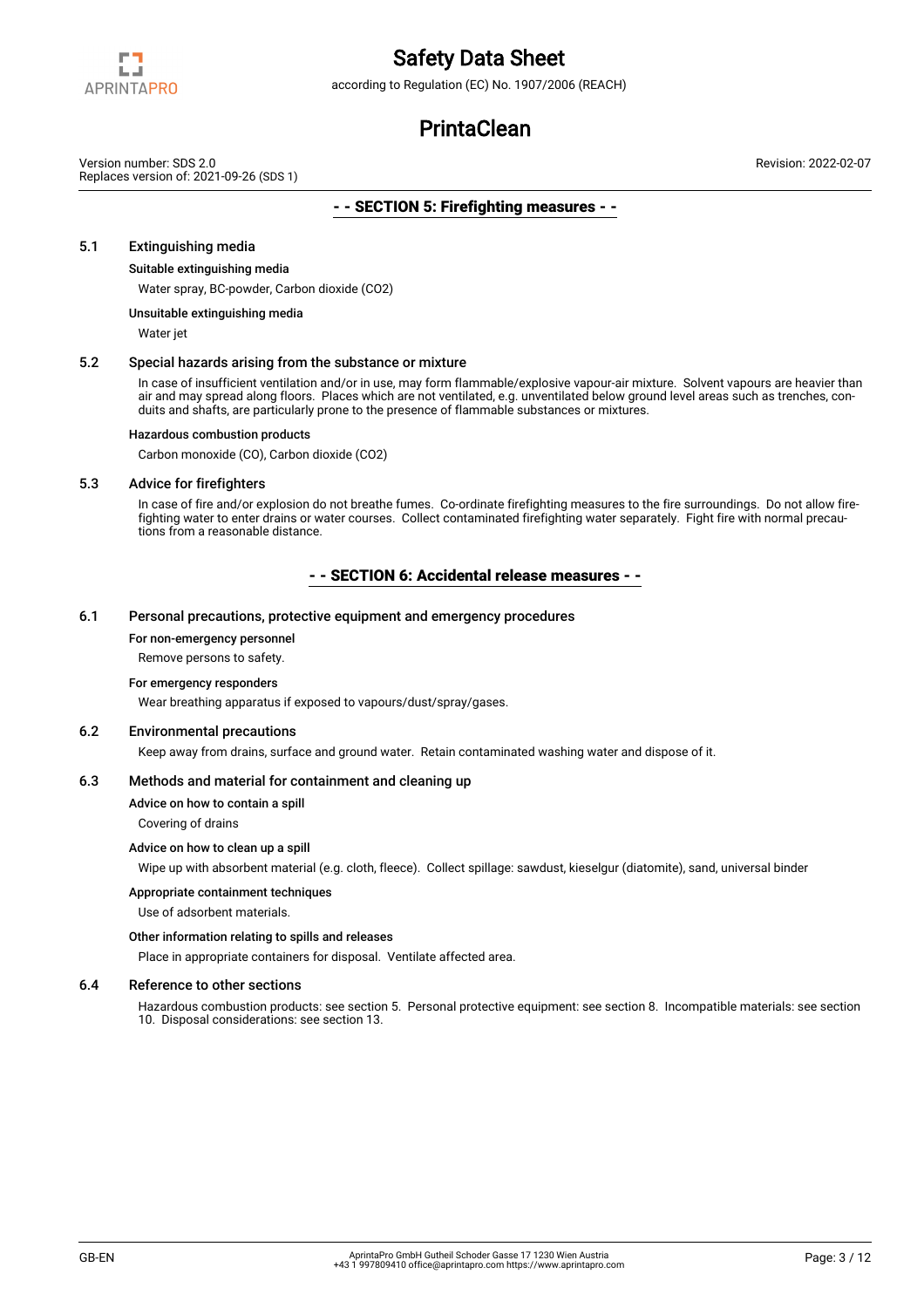

according to Regulation (EC) No. 1907/2006 (REACH)

## **PrintaClean**

Version number: SDS 2.0 Replaces version of: 2021-09-26 (SDS 1) Revision: 2022-02-07

## - - SECTION 7: Handling and storage - -

## 7.1 Precautions for safe handling

#### Recommendations

- Measures to prevent fire as well as aerosol and dust generation

Use local and general ventilation. Avoidance of ignition sources. Keep away from sources of ignition - No smoking. Take precautionary measures against static discharge. Use only in well-ventilated areas. Due to danger of explosion, prevent leakage of vapours into cellars, flues and ditches. Ground/bond container and receiving equipment. Use explosion-proof electrical/ventilating/lighting/ equipment. Use only non-sparking tools.

#### - Specific notes/details

Places which are not ventilated, e.g. unventilated below ground level areas such as trenches, conduits and shafts, are particularly prone to the presence of flammable substances or mixtures. Vapours are heavier than air, spread along floors and form explosive mixtures with air. Vapours may form explosive mixtures with air.

#### Advice on general occupational hygiene

Wash hands after use. Do not eat, drink and smoke in work areas. Remove contaminated clothing and protective equipment before entering eating areas. Never keep food or drink in the vicinity of chemicals. Never place chemicals in containers that are normally used for food or drink. Keep away from food, drink and animal feedingstuffs.

### 7.2 Conditions for safe storage, including any incompatibilities

#### Managing of associated risks

#### - Explosive atmospheres

Keep container tightly closed and in a well-ventilated place. Use local and general ventilation. Keep cool. Protect from sunlight.

#### - Flammability hazards

Keep away from sources of ignition - No smoking. Keep away from heat, hot surfaces, sparks, open flames and other ignition sources. No smoking. Take precautionary measures against static discharge. Protect from sunlight.

#### Control of effects

#### Protect against external exposure, such as

frost

- Ventilation requirements

Use local and general ventilation. Ground/bond container and receiving equipment.

#### - Packaging compatibilities

Only packagings which are approved (e.g. acc. to ADR) may be used.

### 7.3 Specific end use(s)

See section 16 for a general overview.

## - - SECTION 8: Exposure controls/personal protection - -

#### 8.1 Control parameters

| Occupational exposure limit values (Workplace Exposure Limits) |               |         |                 |                     |                            |                      |                                              |       |                                                          |               |               |
|----------------------------------------------------------------|---------------|---------|-----------------|---------------------|----------------------------|----------------------|----------------------------------------------|-------|----------------------------------------------------------|---------------|---------------|
| Country                                                        | Name of agent | CAS No  | Identifi-<br>er | <b>TWA</b><br>[ppm] | TWA [mg/<br>m <sup>3</sup> | <b>STEL</b><br>[ppm] | <b>STEL</b><br>$\left[\frac{mq}{m^3}\right]$ | [ppm] | Ceiling-C   Ceiling-C  <br>$\left[\frac{mq}{m^3}\right]$ | Nota-<br>tion | Source        |
| GB                                                             | ethanol       | 64-17-5 | WEL             | 1.000               | 1.920                      |                      |                                              |       |                                                          |               | EH40/<br>2005 |

Notation

 $\overline{\text{Ceiling-C}}$  ceiling value is a limit value above which exposure should not occur<br>STEL short-term exposure limit: a limit value above which exposure should

short-term exposure limit: a limit value above which exposure should not occur and which is related to a 15-minute period (unless otherwise specified)

TWA time-weighted average (long-term exposure limit): measured or calculated in relation to a reference period of 8 hours timeweighted average (unless otherwise specified)

### 8.2 Exposure controls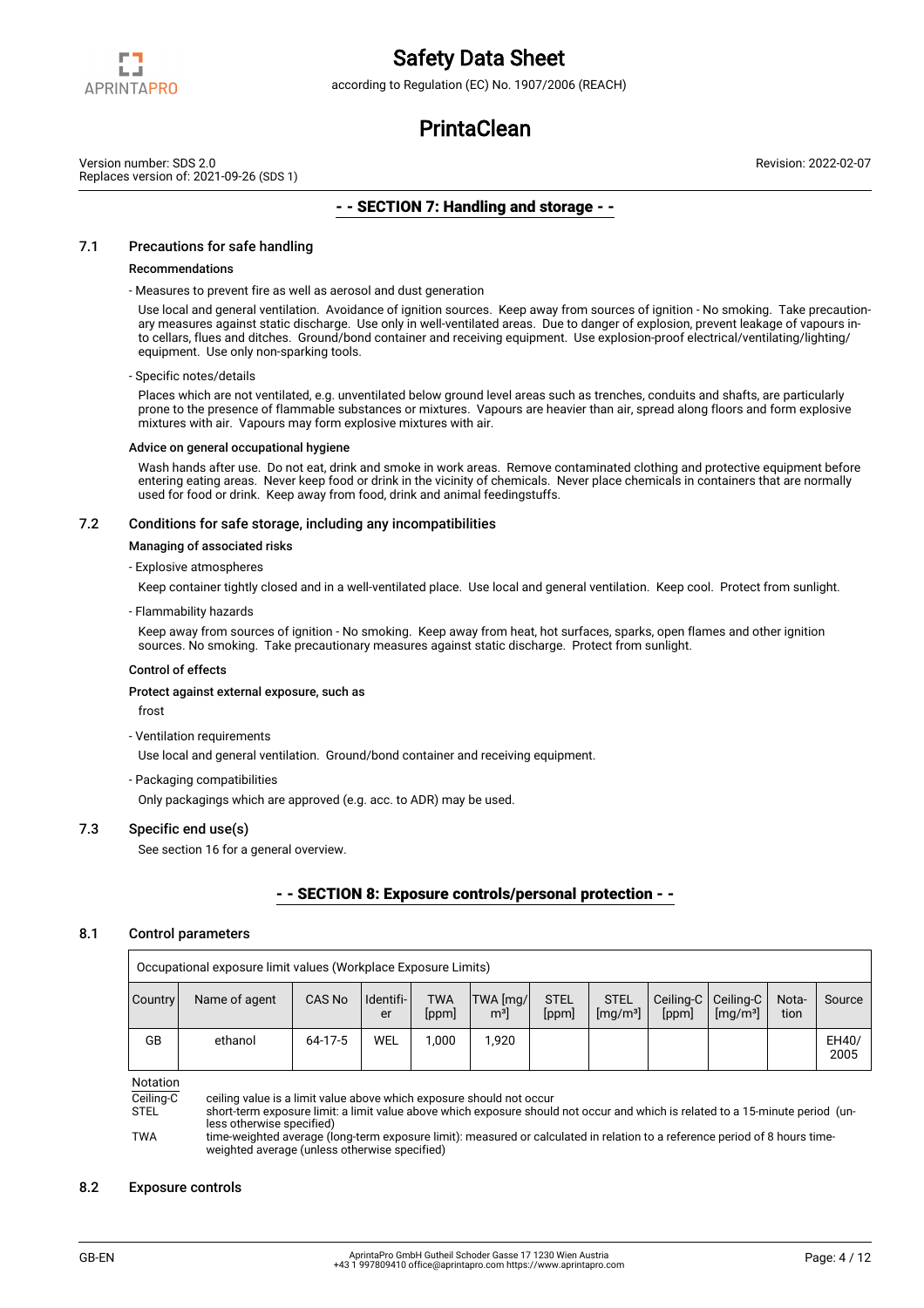

according to Regulation (EC) No. 1907/2006 (REACH)

# **PrintaClean**

Version number: SDS 2.0 Replaces version of: 2021-09-26 (SDS 1) Revision: 2022-02-07

Appropriate engineering controls

General ventilation.

#### Individual protection measures (personal protective equipment)

#### Eye/face protection

Wear eye/face protection.

#### Skin protection

- Hand protection

Wear suitable gloves. Chemical protection gloves are suitable, which are tested according to EN 374. Check leak-tightness/impermeability prior to use. In the case of wanting to use the gloves again, clean them before taking off and air them well. For special purposes, it is recommended to check the resistance to chemicals of the protective gloves mentioned above together with the supplier of these gloves.

- Type of material

NBR: acrylonitrile-butadiene rubber

- Material thickness

≥0,35mm

- Breakthrough times of the glove material

>120 minutes (permeation: level 4)

- Other protection measures

Take recovery periods for skin regeneration. Preventive skin protection (barrier creams/ointments) is recommended. Wash hands thoroughly after handling.

#### Respiratory protection

In case of inadequate ventilation wear respiratory protection.

#### Environmental exposure controls

Use appropriate container to avoid environmental contamination. Keep away from drains, surface and ground water.

### - - SECTION 9: Physical and chemical properties - -

### 9.1 Information on basic physical and chemical properties

| <b>Physical state</b>                                    | liquid                                                      |
|----------------------------------------------------------|-------------------------------------------------------------|
| Colour                                                   | clear                                                       |
| Odour                                                    | characteristic                                              |
| Melting point/freezing point                             | $-97.8 °C$                                                  |
| Boiling point or initial boiling point and boiling range | 64.7 °C at 1,013 hPa                                        |
| <b>Flammability</b>                                      | flammable liquid in accordance with GHS criteria            |
| Lower and upper explosion limit                          | 2.5 vol% - 13.5 vol%                                        |
| Flash point                                              | 9.7 °C at 1,013 hPa                                         |
| Auto-ignition temperature                                | 455 °C (auto-ignition temperature (liquids and gases))      |
| Decomposition temperature                                | not relevant                                                |
| PH (value)                                               | 7 – 7.5 (in aqueous solution: 100 % $({}^{\vee}/_{\vee})$ ) |
| Kinematic viscosity                                      | not determined                                              |
| Solubility(ies)                                          | not determined                                              |
| <b>Partition coefficient</b>                             |                                                             |
| Partition coefficient n-octanol/water (log value)        | this information is not available                           |
| Vapour pressure                                          | 169.3 hPa at 25 °C                                          |
| Density and/or relative density                          |                                                             |
| Density                                                  | $0.88\frac{9}{\text{cm}^3}$                                 |
| Relative vapour density                                  | information on this property is not available               |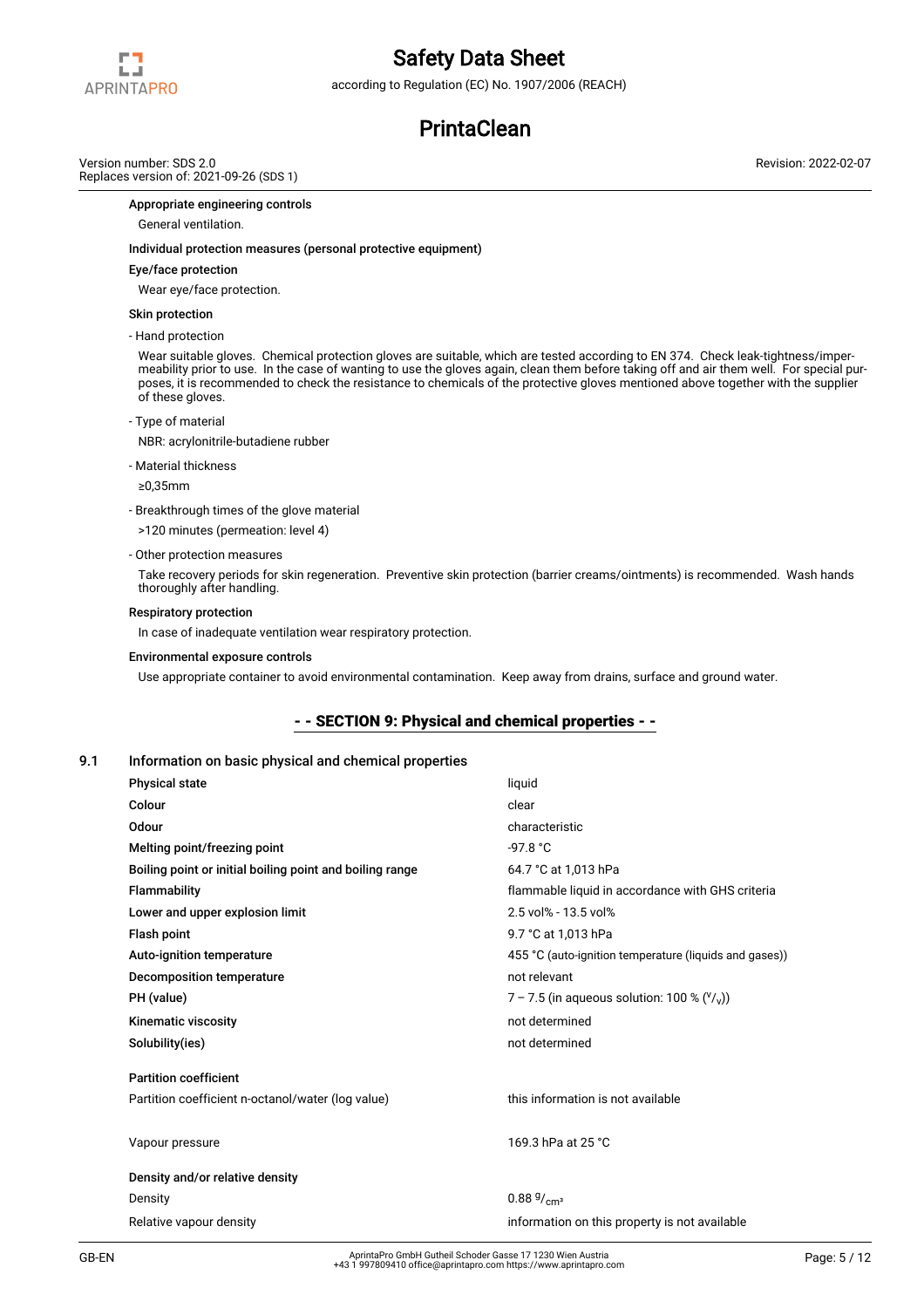

according to Regulation (EC) No. 1907/2006 (REACH)

## **PrintaClean**

Particle characteristics not relevant (liquid) 9.2 Other information Information with regard to physical hazard classes there is no additional information Other safety characteristics Temperature class (EU, acc. to ATEX) TEM THE THE THE THE CONSIDENTIAL THE INTERNATION THE EQUIPMENT: 450°C) - - SECTION 10: Stability and reactivity - - 10.1 Reactivity Concerning incompatibility: see below "Conditions to avoid" and "Incompatible materials". The mixture contains reactive substance(s). Risk of ignition. If heated: Risk of ignition 10.2 Chemical stability See below "Conditions to avoid". 10.3 Possibility of hazardous reactions No known hazardous reactions. Version number: SDS 2.0 Replaces version of: 2021-09-26 (SDS 1) Revision: 2022-02-07

## 10.4 Conditions to avoid

Keep away from heat, hot surfaces, sparks, open flames and other ignition sources. No smoking.

#### Hints to prevent fire or explosion

Use explosion-proof electrical/ventilating/lighting/equipment. Use only non-sparking tools. Take precautionary measures against static discharge.

#### 10.5 Incompatible materials

**Oxidisers** 

#### 10.6 Hazardous decomposition products

Reasonably anticipated hazardous decomposition products produced as a result of use, storage, spill and heating are not known. Hazardous combustion products: see section 5.

## - - SECTION 11: Toxicological information - -

## 11.1 Information on hazard classes as defined in Regulation (EC) No 1272/2008

Test data are not available for the complete mixture.

### Classification procedure

The method for classification of the mixture is based on ingredients of the mixture (additivity formula).

## Classification according to GHS (1272/2008/EC, CLP)

## Acute toxicity

Shall not be classified as acutely toxic.

### Skin corrosion/irritation

Shall not be classified as corrosive/irritant to skin.

## Serious eye damage/eye irritation

Causes serious eye irritation.

## Respiratory or skin sensitisation

Shall not be classified as a respiratory or skin sensitiser.

## Germ cell mutagenicity

Shall not be classified as germ cell mutagenic.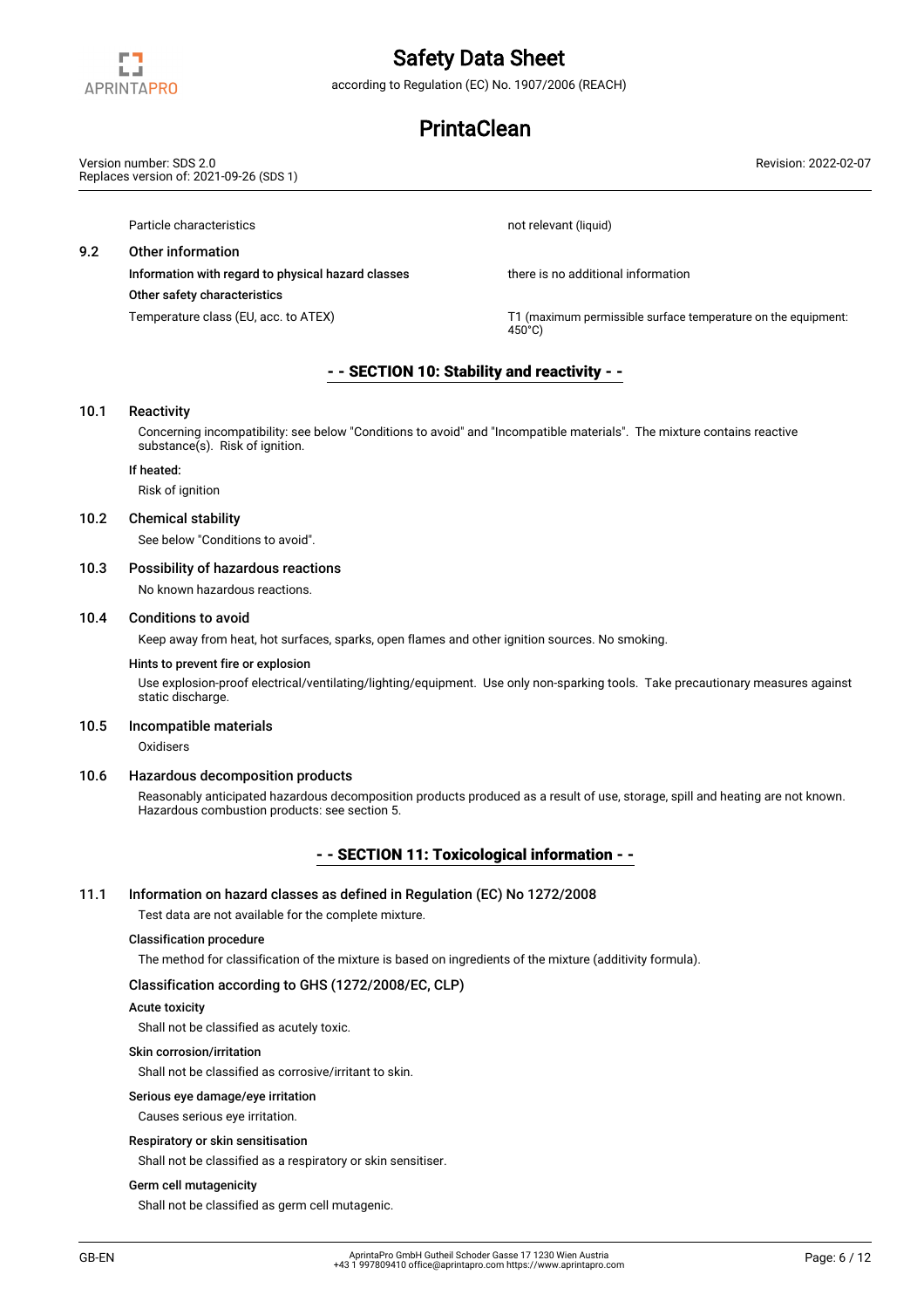

according to Regulation (EC) No. 1907/2006 (REACH)

## **PrintaClean**

## Version number: SDS 2.0

Replaces version of: 2021-09-26 (SDS 1)

### **Carcinogenicity**

Shall not be classified as carcinogenic.

### Reproductive toxicity

Shall not be classified as a reproductive toxicant.

#### Specific target organ toxicity - single exposure

Shall not be classified as a specific target organ toxicant (single exposure).

#### Specific target organ toxicity - repeated exposure

Shall not be classified as a specific target organ toxicant (repeated exposure).

### Aspiration hazard

Shall not be classified as presenting an aspiration hazard.

## 11.2 Information on other hazards

There is no additional information.

## - - SECTION 12: Ecological information - -

#### 12.1 Toxicity

Shall not be classified as hazardous to the aquatic environment.

#### **Biodegradation**

The relevant substances of the mixture are readily biodegradable.

## 12.2 Persistence and degradability Data are not available.

- 12.3 Bioaccumulative potential Data are not available.
- 12.4 Mobility in soil Data are not available.
- 12.5 Results of PBT and vPvB assessment Data are not available.

# 12.6 Endocrine disrupting properties

None of the ingredients are listed.

## 12.7 Other adverse effects

Data are not available.

## - - SECTION 13: Disposal considerations - -

## 13.1 Waste treatment methods

## Waste treatment-relevant information

Solvent reclamation/regeneration.

#### Sewage disposal-relevant information

Do not empty into drains. Avoid release to the environment. Refer to special instructions/safety data sheets.

### Waste treatment of containers/packagings

It is a dangerous waste; only packagings which are approved (e.g. acc. to ADR) may be used. Completely emptied packages can be recycled. Handle contaminated packages in the same way as the substance itself.

### Remarks

Please consider the relevant national or regional provisions. Waste shall be separated into the categories that can be handled separately by the local or national waste management facilities.

Revision: 2022-02-07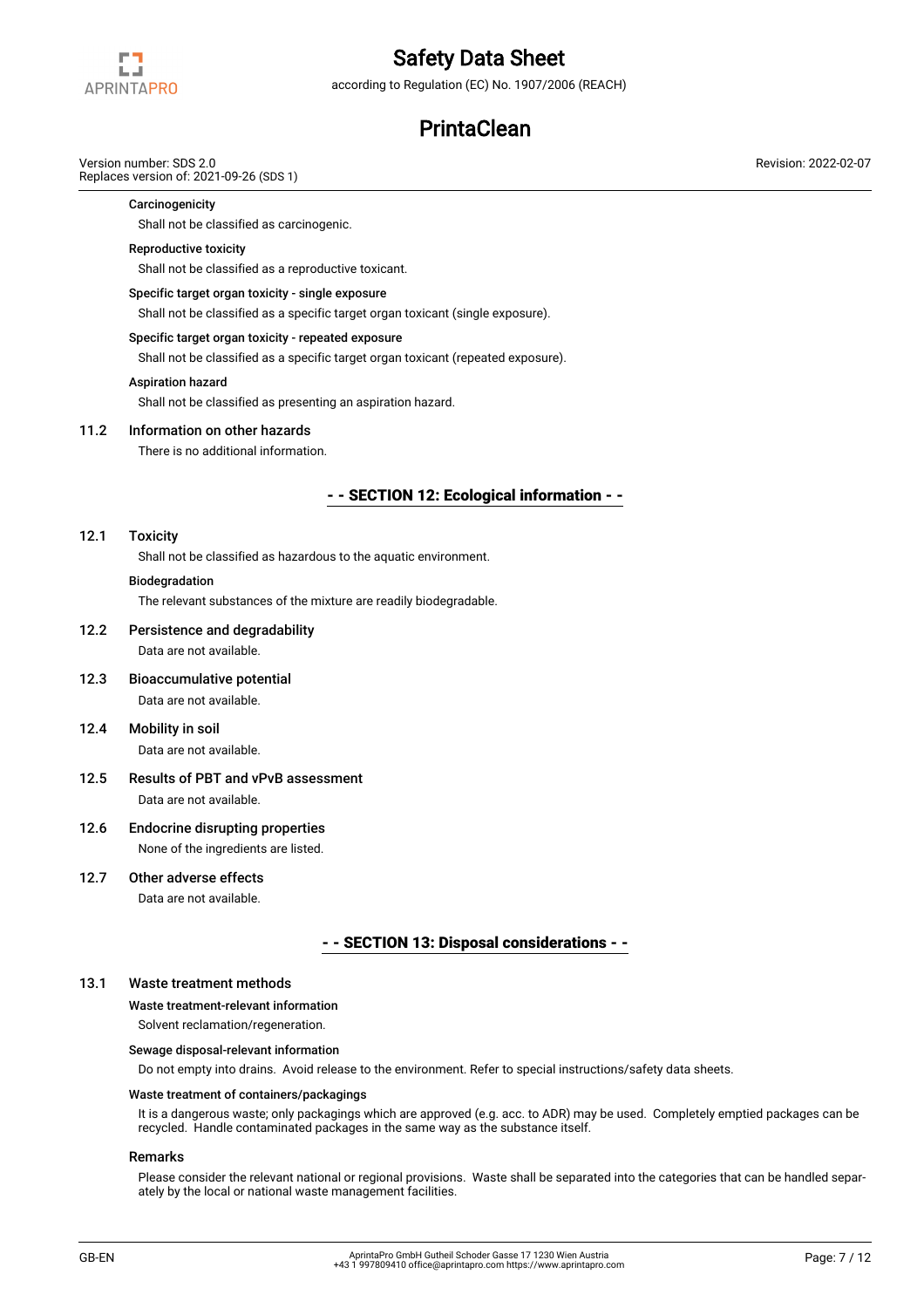

according to Regulation (EC) No. 1907/2006 (REACH)

# **PrintaClean**

Version number: SDS 2.0 Replaces version of: 2021-09-26 (SDS 1) Revision: 2022-02-07

|              |                                                                                                                                             | - - SECTION 14: Transport information - -                                                                   |
|--------------|---------------------------------------------------------------------------------------------------------------------------------------------|-------------------------------------------------------------------------------------------------------------|
| 14.1         | UN number or ID number                                                                                                                      |                                                                                                             |
|              | ADR/RID/ADN                                                                                                                                 | <b>UN 1170</b>                                                                                              |
|              | IMDG-Code                                                                                                                                   | <b>UN 1170</b>                                                                                              |
|              | <b>ICAO-TI</b>                                                                                                                              | <b>UN 1170</b>                                                                                              |
| 14.2         | UN proper shipping name                                                                                                                     |                                                                                                             |
|              | ADR/RID/ADN                                                                                                                                 | <b>ETHANOL</b>                                                                                              |
|              | IMDG-Code                                                                                                                                   | <b>ETHANOL</b>                                                                                              |
|              | <b>ICAO-TI</b>                                                                                                                              | Ethanol                                                                                                     |
| 14.3         | Transport hazard class(es)                                                                                                                  |                                                                                                             |
|              | ADR/RID/ADN                                                                                                                                 | 3                                                                                                           |
|              | IMDG-Code                                                                                                                                   | 3                                                                                                           |
|              | <b>ICAO-TI</b>                                                                                                                              | 3                                                                                                           |
| 14.4         | Packing group                                                                                                                               |                                                                                                             |
|              | ADR/RID/ADN                                                                                                                                 | Ш                                                                                                           |
|              | IMDG-Code                                                                                                                                   | Ш                                                                                                           |
|              | <b>ICAO-TI</b>                                                                                                                              | Ш                                                                                                           |
| 14.5         | <b>Environmental hazards</b>                                                                                                                | non-environmentally hazardous acc. to the dangerous goods reg-<br>ulations                                  |
| 14.6<br>14.7 | Special precautions for user<br>Maritime transport in bulk according to IMO instruments<br>The cargo is not intended to be carried in bulk. | Provisions for dangerous goods (ADR) should be complied within the premises.                                |
| 14.8         | Information for each of the UN Model Regulations                                                                                            |                                                                                                             |
|              |                                                                                                                                             | Agreement concerning the International Carriage of Dangerous Goods by Road (ADR) - Additional information   |
|              | Classification code                                                                                                                         | F <sub>1</sub>                                                                                              |
|              | Danger label(s)                                                                                                                             | 3                                                                                                           |
|              |                                                                                                                                             |                                                                                                             |
|              |                                                                                                                                             |                                                                                                             |
|              | Special provisions (SP)                                                                                                                     | 144,601                                                                                                     |
|              | Excepted quantities (EQ)                                                                                                                    | E <sub>2</sub>                                                                                              |
|              | Limited quantities (LQ)                                                                                                                     | 1 <sub>L</sub>                                                                                              |
|              | Transport category (TC)                                                                                                                     | $\overline{2}$                                                                                              |
|              | Tunnel restriction code (TRC)                                                                                                               | D/E                                                                                                         |
|              | Hazard identification No                                                                                                                    | 33                                                                                                          |
|              | <b>Emergency Action Code</b>                                                                                                                | 2YE                                                                                                         |
|              |                                                                                                                                             | Regulations concerning the International Carriage of Dangerous Goods by Rail (RID) - Additional information |
|              | Classification code                                                                                                                         | 3                                                                                                           |
|              | Danger label(s)                                                                                                                             | 3                                                                                                           |
|              |                                                                                                                                             |                                                                                                             |
|              | Special provisions (SP)                                                                                                                     | 144,601                                                                                                     |
|              | Excepted quantities (EQ)                                                                                                                    | E <sub>2</sub>                                                                                              |
|              | Limited quantities (LQ)                                                                                                                     | 1 <sub>L</sub>                                                                                              |
|              | Transport category (TC)                                                                                                                     | $\overline{2}$                                                                                              |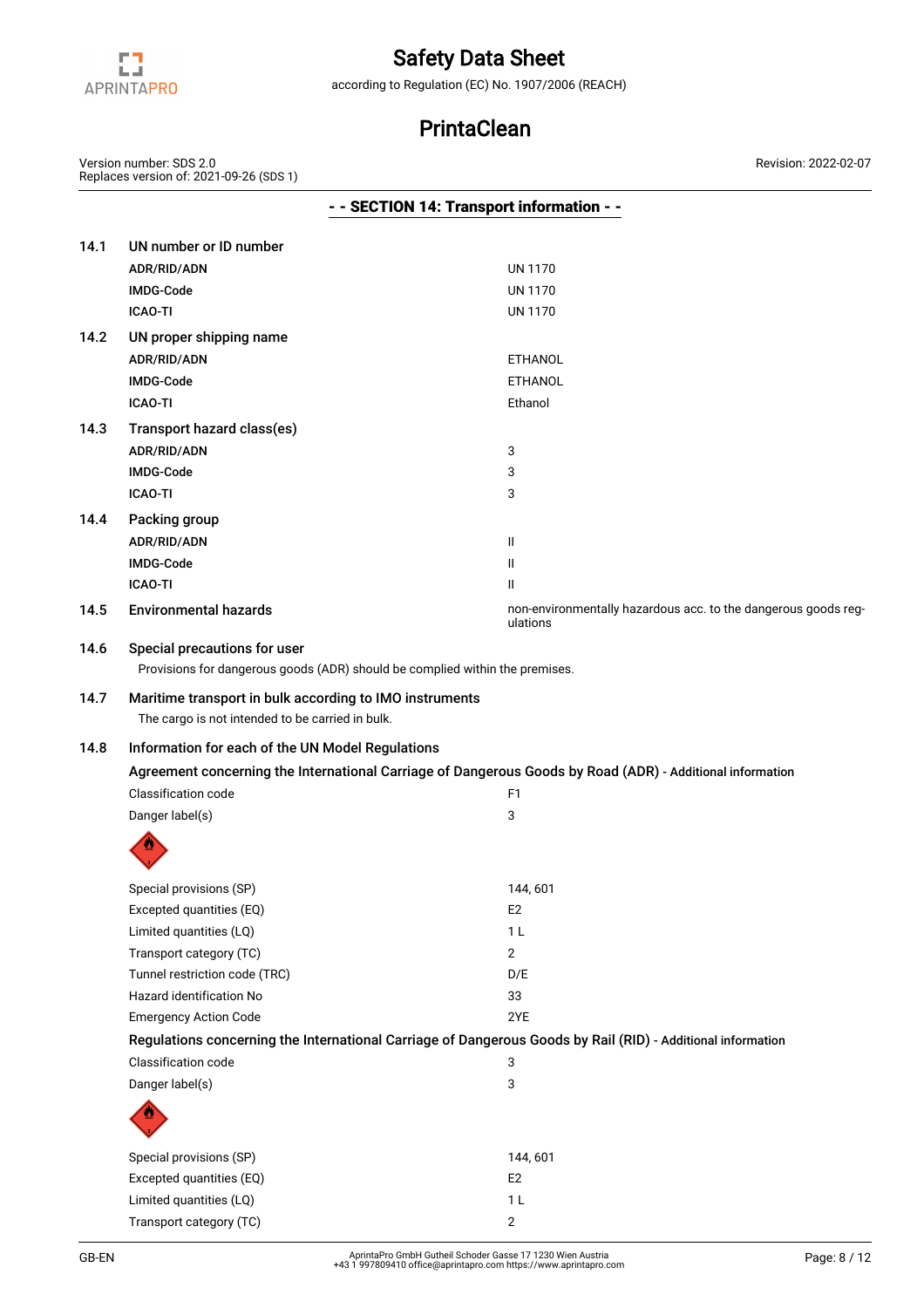

according to Regulation (EC) No. 1907/2006 (REACH)

# **PrintaClean**

| Version number: SDS 2.0<br>Replaces version of: 2021-09-26 (SDS 1)                 |                | Revision: 2022-02-07 |
|------------------------------------------------------------------------------------|----------------|----------------------|
| Hazard identification No                                                           | 33             |                      |
| International Maritime Dangerous Goods Code (IMDG) - Additional information        |                |                      |
| Marine pollutant                                                                   |                |                      |
| Danger label(s)                                                                    | 3              |                      |
|                                                                                    |                |                      |
| Special provisions (SP)                                                            | 144            |                      |
| Excepted quantities (EQ)                                                           | E <sub>2</sub> |                      |
| Limited quantities (LQ)                                                            | 1 <sub>L</sub> |                      |
| EmS                                                                                | F-E, S-D       |                      |
| Stowage category                                                                   | Α              |                      |
| International Civil Aviation Organization (ICAO-IATA/DGR) - Additional information |                |                      |
| Danger label(s)                                                                    | 3              |                      |
|                                                                                    |                |                      |
| Special provisions (SP)                                                            | A3, A58, A180  |                      |
| Excepted quantities (EQ)                                                           | E <sub>2</sub> |                      |
| Limited quantities (LQ)                                                            | 1 <sub>L</sub> |                      |

## - - SECTION 15: Regulatory information - -

## 15.1 Safety, health and environmental regulations/legislation specific for the substance or mixture Relevant provisions of the European Union (EU)

# Restrictions according to REACH, Annex XVII

| Dangerous substances with restrictions (REACH, Annex XVII) |                                                                                                     |        |           |  |  |
|------------------------------------------------------------|-----------------------------------------------------------------------------------------------------|--------|-----------|--|--|
| Name of substance                                          | Name acc. to inventory                                                                              | CAS No | <b>No</b> |  |  |
| PrintaClean                                                | this product meets the criteria for classification in<br>accordance with Regulation No 1272/2008/EC |        |           |  |  |
| Ethanol 99,9%                                              | flammable / pyrophoric                                                                              |        | 40        |  |  |
| Ethanol 99,9%                                              | substances in tattoo inks and permanent make-up                                                     |        |           |  |  |

## List of substances subject to authorisation (REACH, Annex XIV) / SVHC - candidate list

none of the ingredients are listed

## Seveso Directive

| 2012/18/EU (Seveso III) |                                       |                                                                                          |        |              |  |  |
|-------------------------|---------------------------------------|------------------------------------------------------------------------------------------|--------|--------------|--|--|
| <b>No</b>               | Dangerous substance/hazard categories | Qualifying quantity (tonnes) for the application of<br>lower and upper-tier requirements |        | <b>Notes</b> |  |  |
| P <sub>5</sub> c        | flammable liquids (cat. 2, 3)         | 5.000                                                                                    | 50.000 | 51           |  |  |
| $N = + + + -$           |                                       |                                                                                          |        |              |  |  |

### Notation

51) flammable liquids, categories 2 or 3 not covered by P5a and P5b

| <b>Deco-Paint Directive</b>                 |      |
|---------------------------------------------|------|
| VOC content                                 | 60%  |
| <b>Industrial Emissions Directive (IED)</b> |      |
| VOC content                                 | 60 % |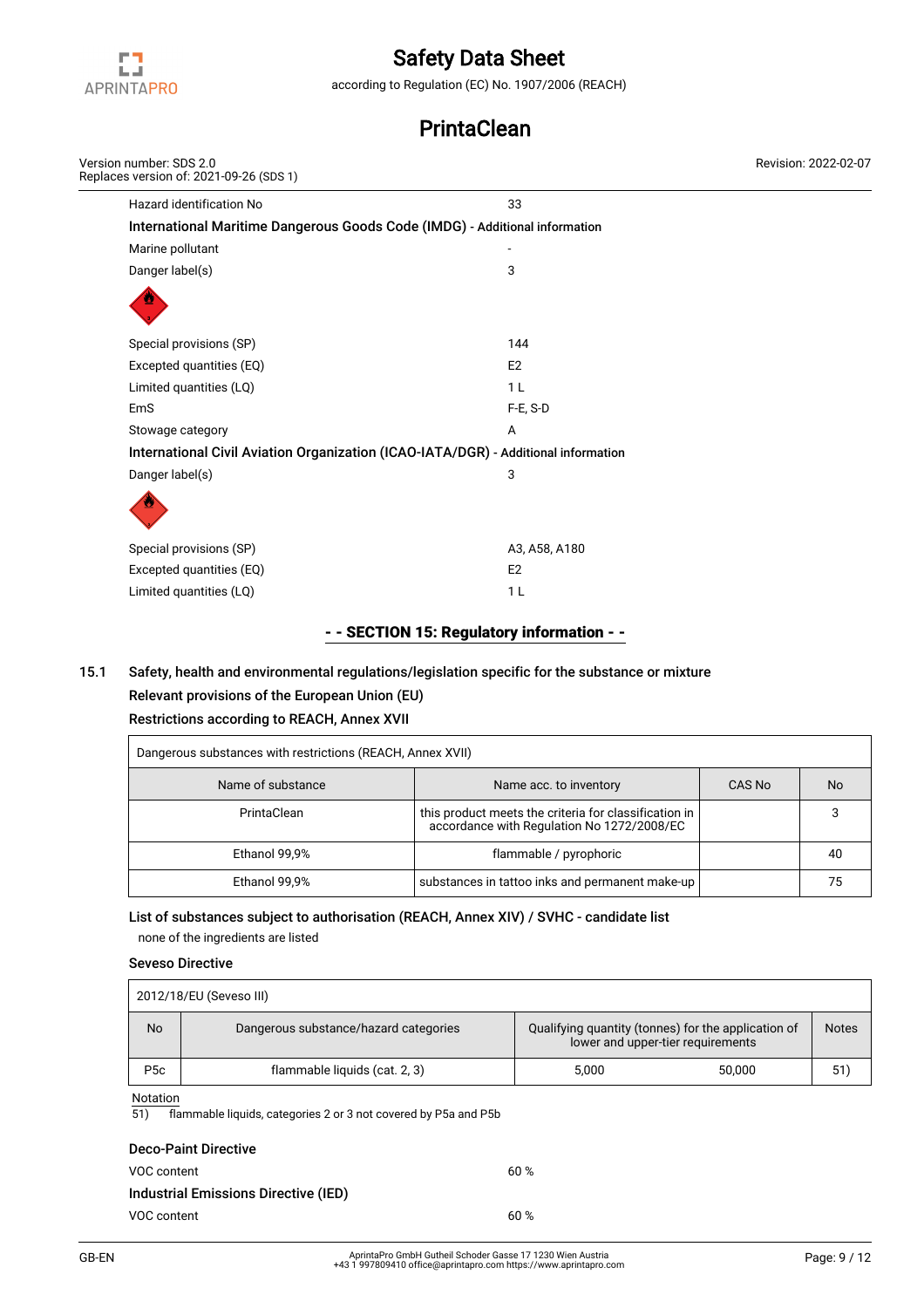

according to Regulation (EC) No. 1907/2006 (REACH)

## **PrintaClean**

Version number: SDS 2.0 Replaces version of: 2021-09-26 (SDS 1) Revision: 2022-02-07

Directive on the restriction of the use of certain hazardous substances in electrical and electronic equipment (RoHS) none of the ingredients are listed

## Regulation concerning the establishment of a European Pollutant Release and Transfer Register (PRTR)

none of the ingredients are listed

## Water Framework Directive (WFD)

List of pollutants (WFD)

| Name of substance | CAS No | Listed in | Remarks |  |  |
|-------------------|--------|-----------|---------|--|--|
| Ethanol 99,9%     |        | a)        |         |  |  |

Legend

 $\overline{A}$  Indicative list of the main pollutants

### Regulation on persistent organic pollutants (POP)

None of the ingredients are listed.

### National inventories

| Country   | Inventory        | <b>Status</b>              |
|-----------|------------------|----------------------------|
| AU        | <b>AICS</b>      | all ingredients are listed |
| CA        | <b>DSL</b>       | all ingredients are listed |
| <b>CN</b> | <b>IECSC</b>     | all ingredients are listed |
| EU        | <b>ECSI</b>      | all ingredients are listed |
| <b>EU</b> | REACH Reg.       | all ingredients are listed |
| JP        | <b>CSCL-ENCS</b> | all ingredients are listed |
| <b>KR</b> | <b>KECI</b>      | all ingredients are listed |
| <b>MX</b> | <b>INSQ</b>      | all ingredients are listed |
| <b>NZ</b> | <b>NZIOC</b>     | all ingredients are listed |
| <b>PH</b> | <b>PICCS</b>     | all ingredients are listed |
| <b>TR</b> | <b>CICR</b>      | all ingredients are listed |
| <b>TW</b> | <b>TCSI</b>      | all ingredients are listed |
| <b>US</b> | <b>TSCA</b>      | all ingredients are listed |

- IECSC Inventory of Existing Chemical Substances Produced or Imported in China
- INSQ National Inventory of Chemical Substances
- KECI Korea Existing Chemicals Inventory
- NZIoC New Zealand Inventory of Chemicals
- PICCS Philippine Inventory of Chemicals and Chemical Substances (PICCS)
- REACH Reg. REACH registered substances<br>TCSI Taiwan Chemical Substance In TCSI Taiwan Chemical Substance Inventory<br>TSCA Toxic Substance Control Act
- Toxic Substance Control Act

### 15.2 Chemical Safety Assessment

Chemical safety assessments for substances in this mixture were not carried out.

Legend<br>AICS<br>CICR Australian Inventory of Chemical Substances

CICR Chemical Inventory and Control Regulation<br>CSCL-ENCS List of Existing and New Chemical Substand CSCL-ENCS List of Existing and New Chemical Substances (CSCL-ENCS)

DSL Domestic Substances List (DSL)

ECSI EC Substance Inventory (EINECS, ELINCS, NLP)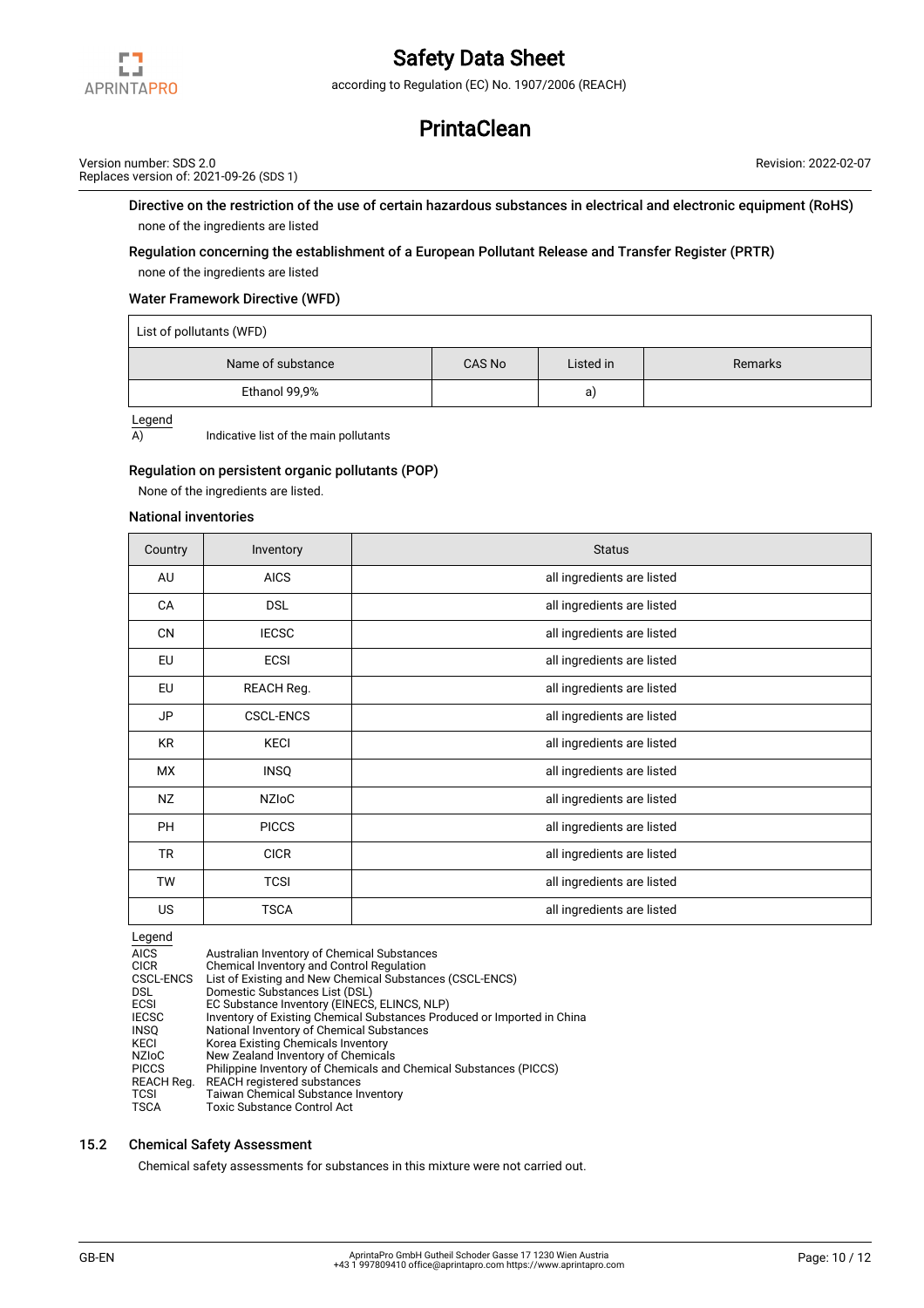

according to Regulation (EC) No. 1907/2006 (REACH)

# **PrintaClean**

Revision: 2022-02-07

Version number: SDS 2.0 Replaces version of: 2021-09-26 (SDS 1)

## - - SECTION 16: Other information - -

## Indication of changes (revised safety data sheet)

| Section | Actual entry (text/value)                                                                    |
|---------|----------------------------------------------------------------------------------------------|
| 2.2     | - Precautionary statements:<br>change in the listing (table)                                 |
| 3.2     | Description of the mixture:<br>change in the listing (table)                                 |
| 3.2     | Description of the mixture:<br>change in the listing (table)                                 |
| 12.1    | Biodegradation:<br>The relevant substances of the mixture are readily biodegradable.         |
| 15.1    | Dangerous substances with restrictions (REACH, Annex XVII):<br>change in the listing (table) |
| 15.1    | Water Framework Directive (WFD)                                                              |
| 15.1    | List of pollutants (WFD):<br>change in the listing (table)                                   |

## Abbreviations and acronyms

| Abbr.          | Descriptions of used abbreviations                                                                                                                               |
|----------------|------------------------------------------------------------------------------------------------------------------------------------------------------------------|
| <b>ADR</b>     | Accord relatif au transport international des marchandises dangereuses par route (Agreement concerning the<br>International Carriage of Dangerous Goods by Road) |
| ADR/RID/ADN    | Agreements concerning the International Carriage of Dangerous Goods by Road/Rail/Inland Waterways (ADR/<br>RID/ADN)                                              |
| <b>ATE</b>     | <b>Acute Toxicity Estimate</b>                                                                                                                                   |
| CAS            | Chemical Abstracts Service (service that maintains the most comprehensive list of chemical substances)                                                           |
| Ceiling-C      | Ceiling value                                                                                                                                                    |
| <b>CLP</b>     | Regulation (EC) No 1272/2008 on classification, labelling and packaging of substances and mixtures                                                               |
| <b>DGR</b>     | Dangerous Goods Regulations (see IATA/DGR)                                                                                                                       |
| EH40/2005      | EH40/2005 Workplace exposure limits (http://www.nationalarchives.gov.uk/doc/open-government-licence/)                                                            |
| <b>EINECS</b>  | European Inventory of Existing Commercial Chemical Substances                                                                                                    |
| <b>ELINCS</b>  | European List of Notified Chemical Substances                                                                                                                    |
| EmS            | <b>Emergency Schedule</b>                                                                                                                                        |
| Eye Dam.       | Seriously damaging to the eye                                                                                                                                    |
| Eye Irrit.     | Irritant to the eye                                                                                                                                              |
| Flam. Liq.     | Flammable liquid                                                                                                                                                 |
| <b>GHS</b>     | "Globally Harmonized System of Classification and Labelling of Chemicals" developed by the United Nations                                                        |
| <b>IATA</b>    | International Air Transport Association                                                                                                                          |
| IATA/DGR       | Dangerous Goods Regulations (DGR) for the air transport (IATA)                                                                                                   |
| <b>ICAO</b>    | International Civil Aviation Organization                                                                                                                        |
| <b>ICAO-TI</b> | Technical instructions for the safe transport of dangerous goods by air                                                                                          |
| <b>IMDG</b>    | International Maritime Dangerous Goods Code                                                                                                                      |